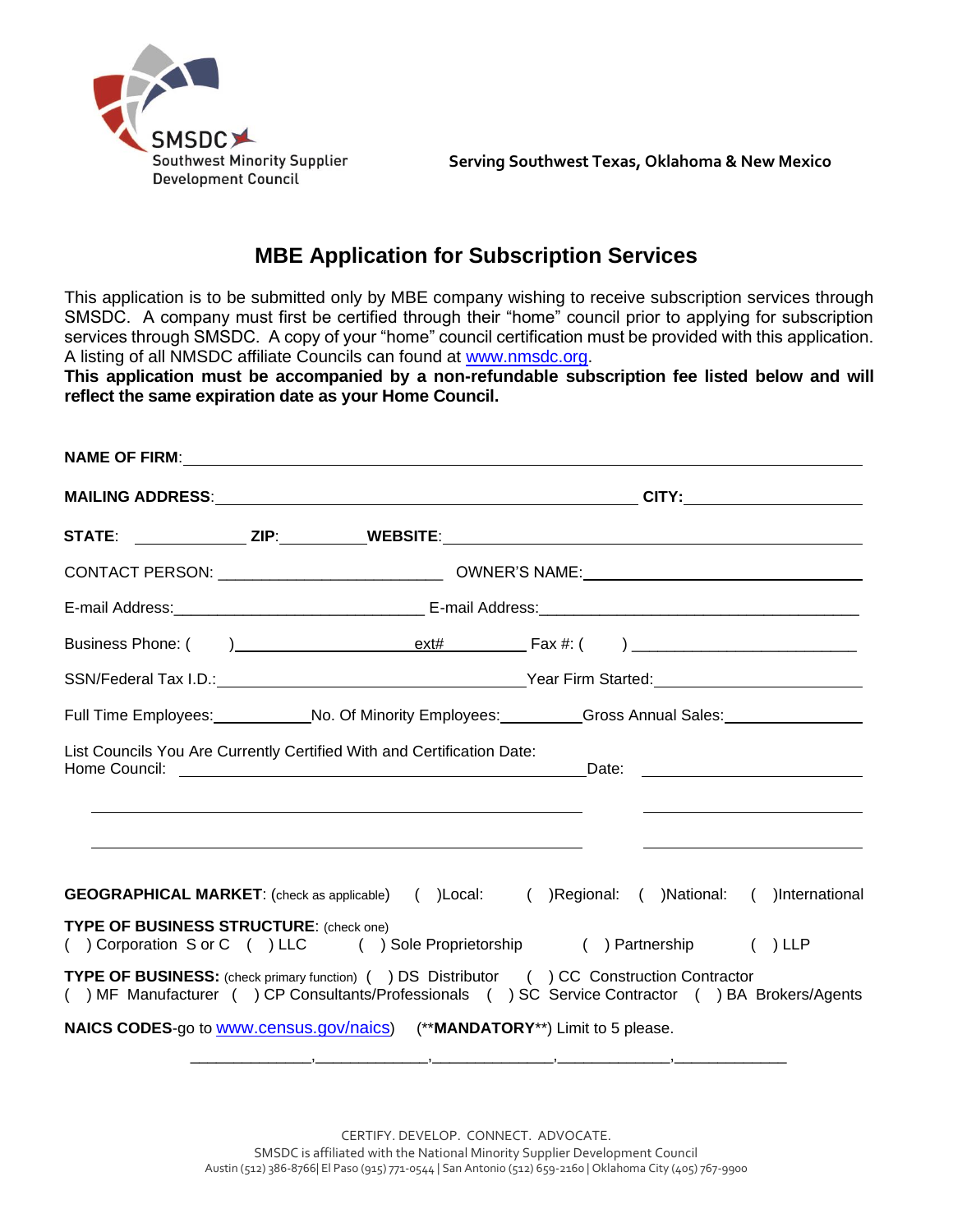

 **Serving Southwest Texas, Oklahoma & New Mexico**

**NATURE OF BUSINESS**: (Narrative description)

|          | <b>REFERENCES: (Major business clients):</b>                                                                                                                                                                                                              |      |                                                                                                                                                                                                                                                                                                                                                                           |  |  |
|----------|-----------------------------------------------------------------------------------------------------------------------------------------------------------------------------------------------------------------------------------------------------------|------|---------------------------------------------------------------------------------------------------------------------------------------------------------------------------------------------------------------------------------------------------------------------------------------------------------------------------------------------------------------------------|--|--|
|          |                                                                                                                                                                                                                                                           |      |                                                                                                                                                                                                                                                                                                                                                                           |  |  |
|          |                                                                                                                                                                                                                                                           |      |                                                                                                                                                                                                                                                                                                                                                                           |  |  |
|          |                                                                                                                                                                                                                                                           |      |                                                                                                                                                                                                                                                                                                                                                                           |  |  |
|          | ARE MINORITY OWNERS CITIZENS OF THE UNITED STATES? ____________ YES                                                                                                                                                                                       |      | MINORITY OWNERSHIP: (Specify the ethnic origin and % of ownership of the person(s) who own & control the firm.)<br>NO.                                                                                                                                                                                                                                                    |  |  |
| Council. | ( ) HIM Hispanic American Male<br>( ) NAM Native American Male<br>( ) APM Asian-Pacific Amer. Male<br>( ) AIM Asian-Indian Amer Mole<br>() AIM Asian-Indian Amer. Male                                                                                    | $\%$ | () BLF Black American Female _______<br>%<br>() HIF Hispanic American Female _______<br>$\%$<br>( ) NAF Native American Female ________<br>$\%$<br>() APF Asian-Pacific Female<br>$\%$<br>() AIF Asian-Indian Amer. Female<br>%<br>Ethnic group status shall be determined on the basis of the definition in the guidelines of the National Minority Supplier Development |  |  |
|          | to execute the affidavit and am doing so as a free act and deed.                                                                                                                                                                                          |      | I am executing this affidavit, and state that I am properly authorized by (name of firm) _____________________                                                                                                                                                                                                                                                            |  |  |
|          | Furthermore, I understand that I may not:                                                                                                                                                                                                                 |      |                                                                                                                                                                                                                                                                                                                                                                           |  |  |
| a.       | business enterprise certification;                                                                                                                                                                                                                        |      | fraudulently obtain, retain, attempt to obtain nor aid another in fraudulently obtaining or retaining or attempting to obtain minority                                                                                                                                                                                                                                    |  |  |
| b.       | willfully make a false statement, whether by affidavit, report, or other representation, to state official or employee for the purpose<br>of influencing the certification or denial of certification of any entity as a minority business enterprise; or |      |                                                                                                                                                                                                                                                                                                                                                                           |  |  |
| c.       | a business entity which had requested certification as a minority business enterprise.                                                                                                                                                                    |      | willfully obstruct, impede, or attempt to obstruct or impede any state official or employee who is investigating the qualifications of                                                                                                                                                                                                                                    |  |  |
| d.       |                                                                                                                                                                                                                                                           |      | any material misrepresentation will be grounds for initiating action under Federal or State law concerning false statements.                                                                                                                                                                                                                                              |  |  |
|          |                                                                                                                                                                                                                                                           |      |                                                                                                                                                                                                                                                                                                                                                                           |  |  |
|          | SIGNATURE:                                                                                                                                                                                                                                                |      |                                                                                                                                                                                                                                                                                                                                                                           |  |  |
| NAME:    |                                                                                                                                                                                                                                                           |      |                                                                                                                                                                                                                                                                                                                                                                           |  |  |
| TITLE:   |                                                                                                                                                                                                                                                           |      | DATE: the contract of the contract of the contract of the contract of the contract of the contract of the contract of the contract of the contract of the contract of the contract of the contract of the contract of the cont                                                                                                                                            |  |  |